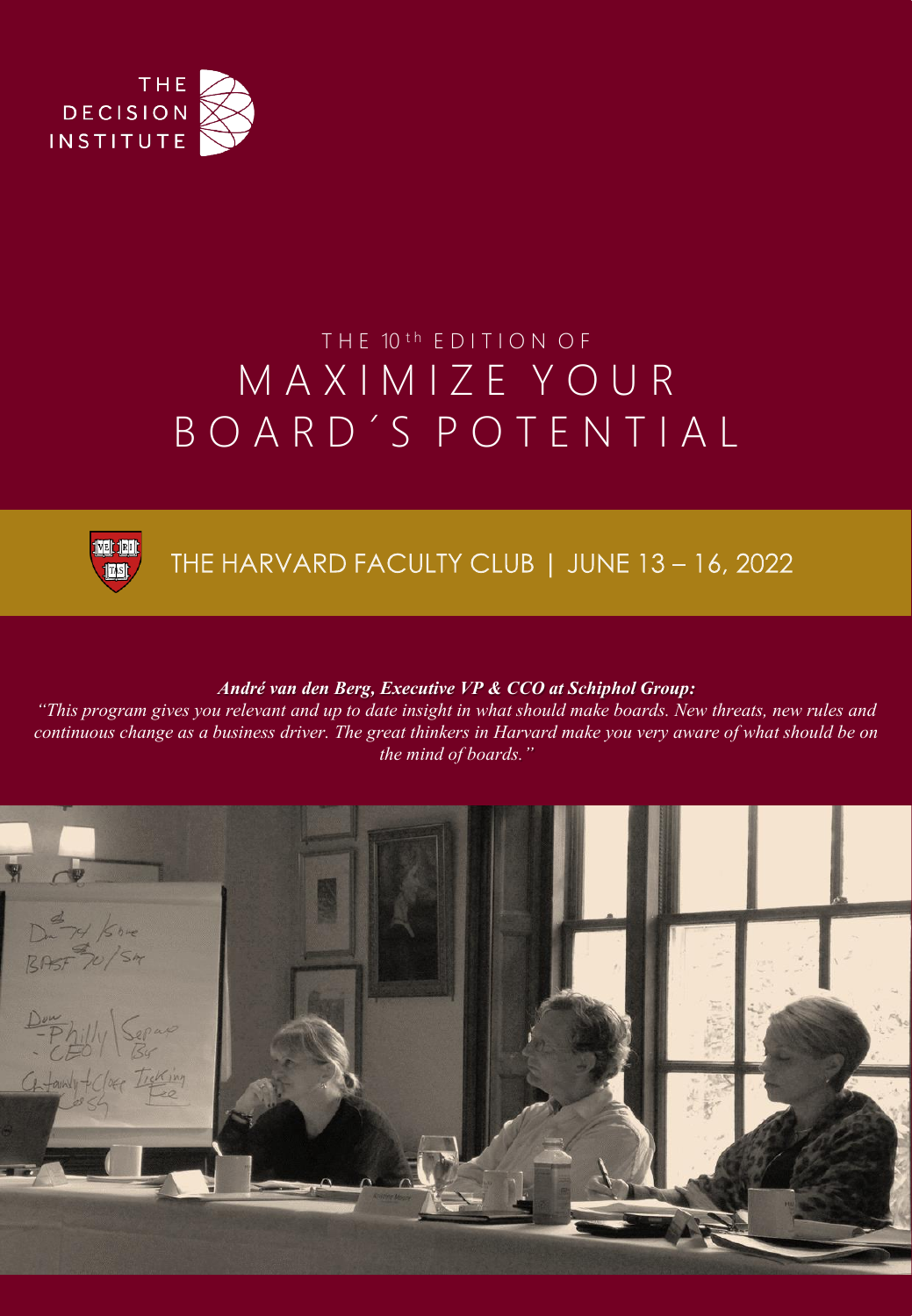

#### THE GOLDEN STANDARD EXECUTIVE PROGRAM ON CORPORATE GOVERNANCE

Is gaining a deeper understanding of the role, tasks and responsibilities of the board one of your main goals?

Join us to update your knowledge of the complex world that board members face in 2020 and the future.



#### INSIGHTS FROM THE US BY LEADING FACULTY

❖ What are the global oversight challenges boards worldwide face in disruptive times?

❖ What should be on the board's agenda from 2020 onwards for creating shared future value and CSR?

❖ The latest and best cases and insights, shared by leading faculty at the Harvard Faculty Club.

- ❖ High quality peer group and peer-to-peer didactics.
- ❖ How to deal with board dynamics 2.0

❖ How do boards deal with innovation, global ventures and agility?

#### THE HARVARD CASE METHOD – REAL LIFE SITUATIONS

The curriculum is based on learning by the Harvard Case Method, group work and personal reflection sessions. Sample cases include: Tesla, Imtech, IBM, Walmart, Goldman Sachs, New Century Financial, Vodafone, Dow and Rohm & Haas, Yahoo!, Hewlett-Packard, and more.

❖ *Niels van Namen, Vice President, UPS Healthcare Europe: "Maximize Your Board's Potential provides fantastic insights in boards, board challenges and your own potential in its landscape. Very interesting under Fred's leadership and an inspiring group."*

❖ *Emma FitzGerald, Managing Director Wholesale at Severn Trent Water: "The Harvard case-based teachings by excellent professors enhance analytical thinking, reflective judgment and participation skills and realize a clear understanding of board dynamics."*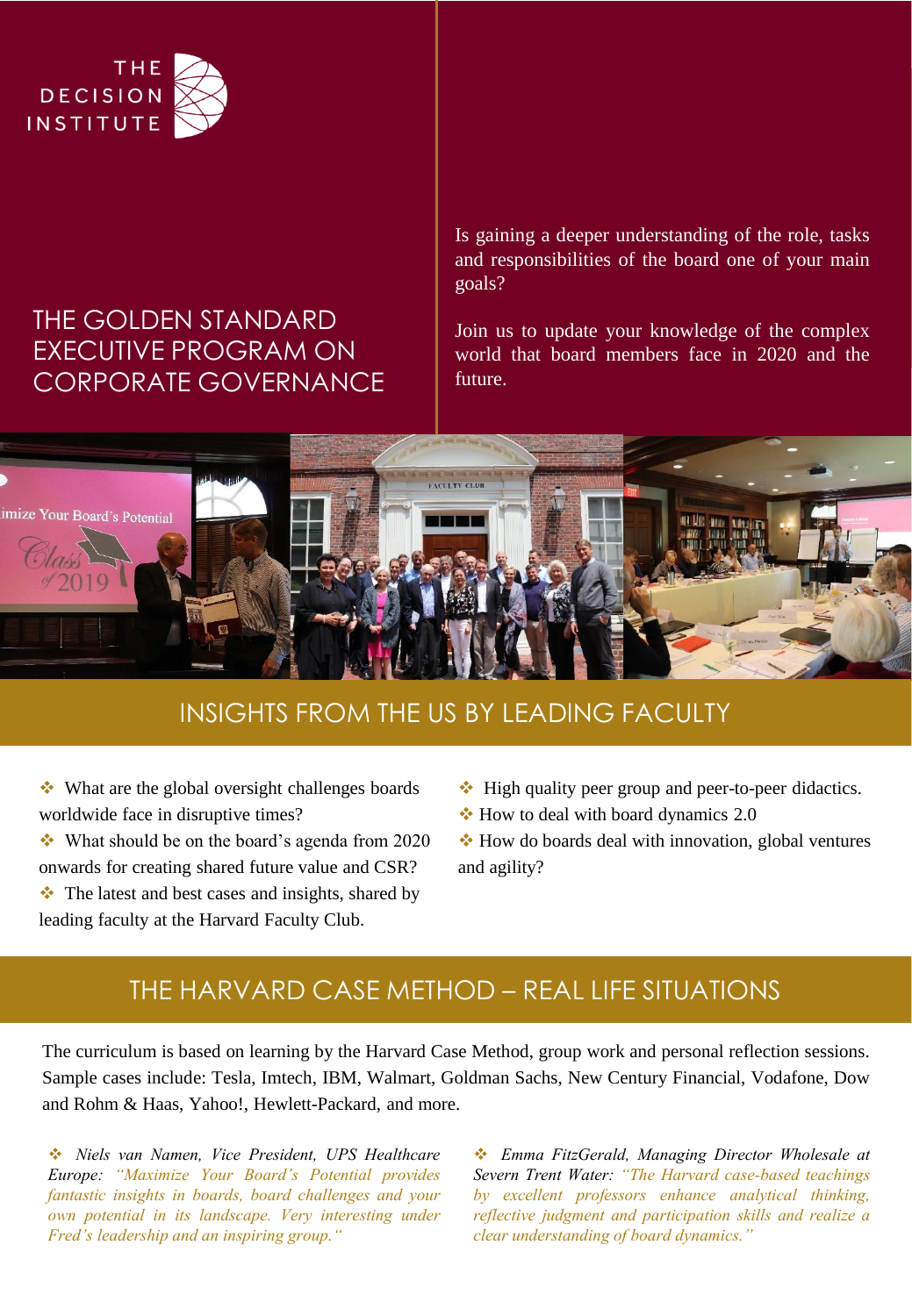

### THOUGHT LEADERS

on key challenges board members face now and in the near future

Together with more than seven thought leaders, program director prof. dr. Fred van Eenennaam designed the renewed '*Maximize Your Board's Potential*' to help board members harness themselves while heading towards future challenges. Also appearing in our program:

- ❖ Jay Lorsch (Harvard Business School)
- ❖ Guhan Subramanian (Harvard Law School)
- ❖ John Coates (Harvard Law School)
- ❖ William Kerr (Harvard Business School)
- ❖ Dean Krehmeyer (University of Virginia, Darden School of Business)
- ❖ Paul Healy (Harvard Business School)
- ❖ Ed Freeman (Darden School of Business)

The program, including its faculty and speakers, is subject to change.

❖ *Pim Lubbers, Non Executive Rabobank Zuid-Holland Midden: "Maximize Your Board's Potential is an intensive and attractive program. The setting at Harvard is professional and challenges you to be part of a board and participate actively in difficult cases."*

#### Program Director



Prof. dr. Fred van Eenennaam is academic director of 'Maximize Your Board's Potential'. He developed several leading programs in The Netherlands, such as the New CFO program, Nyenrode Commissioners Cycle, IESE board program and more. He conducts many board evaluations, in-board training, he writes cases and has been working with Harvard professors since 2001.He is member of the Microeconomics of Competitiveness Initiative at Harvard Business School and Prof. M.E. Porter, Ph.D. added him to his HBS Hall of Fame in 2012. He fulfills several executive board positions and has a family business background.

The first five editions of Maximize Your Board's Potential were co-created with Rodria Laline. She was also the co-host and co-academic director. In 2016, Ms. Laline decided to step down allowing Prof. van Eenennaam to take over full responsibility of the program.

| <b>Boards and their</b><br><b>Global Challenges</b>                                                 | <b>Board Dynamics</b><br>and Shared Value<br><b>Creation</b>                                                   | <b>Board Dynamics</b><br>and Moments of<br>Truth                                                                                                            | <b>Boards and</b><br><b>New Capitalism</b>                                                                        |
|-----------------------------------------------------------------------------------------------------|----------------------------------------------------------------------------------------------------------------|-------------------------------------------------------------------------------------------------------------------------------------------------------------|-------------------------------------------------------------------------------------------------------------------|
| <b>US</b> governance in<br>comparison to world-<br>wide governance system.                          | <b>Financial sector &amp; the</b><br>board. Risk<br>management beyond<br>financial risk.                       | <b>Structuring boards:</b><br>The role and function of<br>the board.                                                                                        | New ways of working:<br><b>Dynamic companies &amp;</b><br>global partnerships.                                    |
| Dealing with innovation,<br>disruption, global<br>ventures and agility                              | <b>Business and Society:</b><br>evolution of the C-Suite.<br><b>Shareholders, directors</b><br>and executives. | The evolving roles of<br>legal councils, audit<br>committee and other<br>special committees<br><b>Functional and</b>                                        | <b>Strategy and risk</b><br>oversight in changing<br>times: The working of<br>boards in disruptive<br>situations. |
| <b>Corporate Governance</b><br>2.0, the next steps on<br>governance in the fore-<br>seeable future. | How to deal with board<br>dynamics                                                                             | dysfunctional boards.<br><b>Board dynamics.</b><br><b>Transparency, reporting</b><br>and financial disclosure.<br><b>Friendly and hostile</b><br>take-overs |                                                                                                                   |

### THEMES IN OUR EXECUTIVE PROGRAM